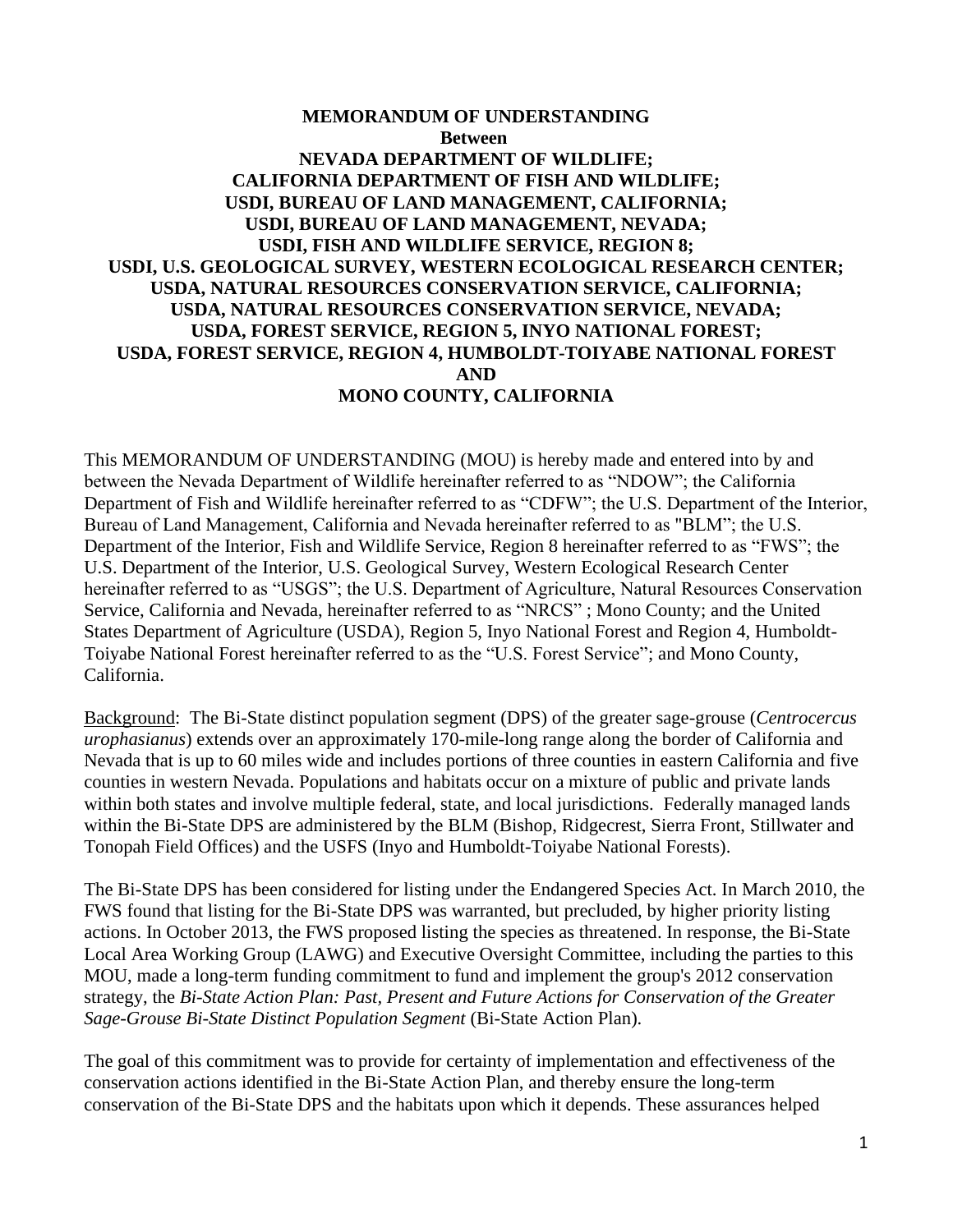provide the confidence needed for the FWS to withdraw the proposed listing. In 2019, the FWS completed another status review of the Bi-State DPS, and again, due in part to the collective conservation effort and sustained commitment of Bi-State collaborative partners, found that the DPS was not-warranted for listing.

The parties to this MOU have been key participants in developing and implementing conservation efforts for the Bi-State DPS since 2000. The 2012 Bi-State Action Plan continues to guide a diverse group of federal, state, and local agencies, private landowners, special interest groups, and individuals in a united conservation effort for sage-grouse that comprise the Bi-State DPS and their habitats. Continued interagency cooperation is needed to ensure this coordinated multi-jurisdictional effort is implemented at a scale needed to ameliorate threats to the DPS and to provide certainty that planned conservation measures will be implemented efficiently and effectively.

Title: Greater Sage-Grouse Conservation; Bi-State Distinct Population Segment (DPS)

# **I. PURPOSE:**

The purpose of this MOU is to provide a framework that facilitates effective cooperation between the parties and ensures a coordinated multi-jurisdictional effort to conserve greater sage-grouse populations that comprise Bi-State DPS and their habitats within California and Nevada.

## **II. STATEMENT OF MUTUAL BENEFIT AND INTERESTS:**

To ensure the long-term conservation of greater sage-grouse populations and habitats within the Bi-State DPS, a coordinated multi-jurisdictional conservation effort must occur based on population and habitat conservation goals rather than land ownership or jurisdictional boundaries. Effective interagency cooperation is key to successful sage-grouse and sagebrush ecosystem conservation within the Bi-State DPS and of mutual benefit and interest to the parties to this MOU.

In consideration of the above premises, the parties agree as follows:

## **III. ORGANIZATION:**

A coordinated interagency effort to conserve greater sage-grouse populations that comprise the Bi-State DPS and their habitats shall be supported by the following structure, roles, and responsibilities.

- A. Bi-State Executive Oversight Committee (EOC) Leadership Support
	- 1. The EOC includes agency leadership from the Nevada Department of Wildlife, California Department of Fish and Wildlife, U.S. Fish and Wildlife Service, U.S. Bureau of Land Management, U.S. Forest Service, U.S. Natural Resources Conservation Service, U.S. Geological Survey, and Mono County, California. EOC responsibilities include:
		- a. Leveraging collective resources
		- b. Assembling the best technical talent to direct and prioritize ongoing and future conservation actions
		- c. Ensuring consistent regulatory oversight
		- d. Achieving long-term conservation of the Bi-State DPS and its habitats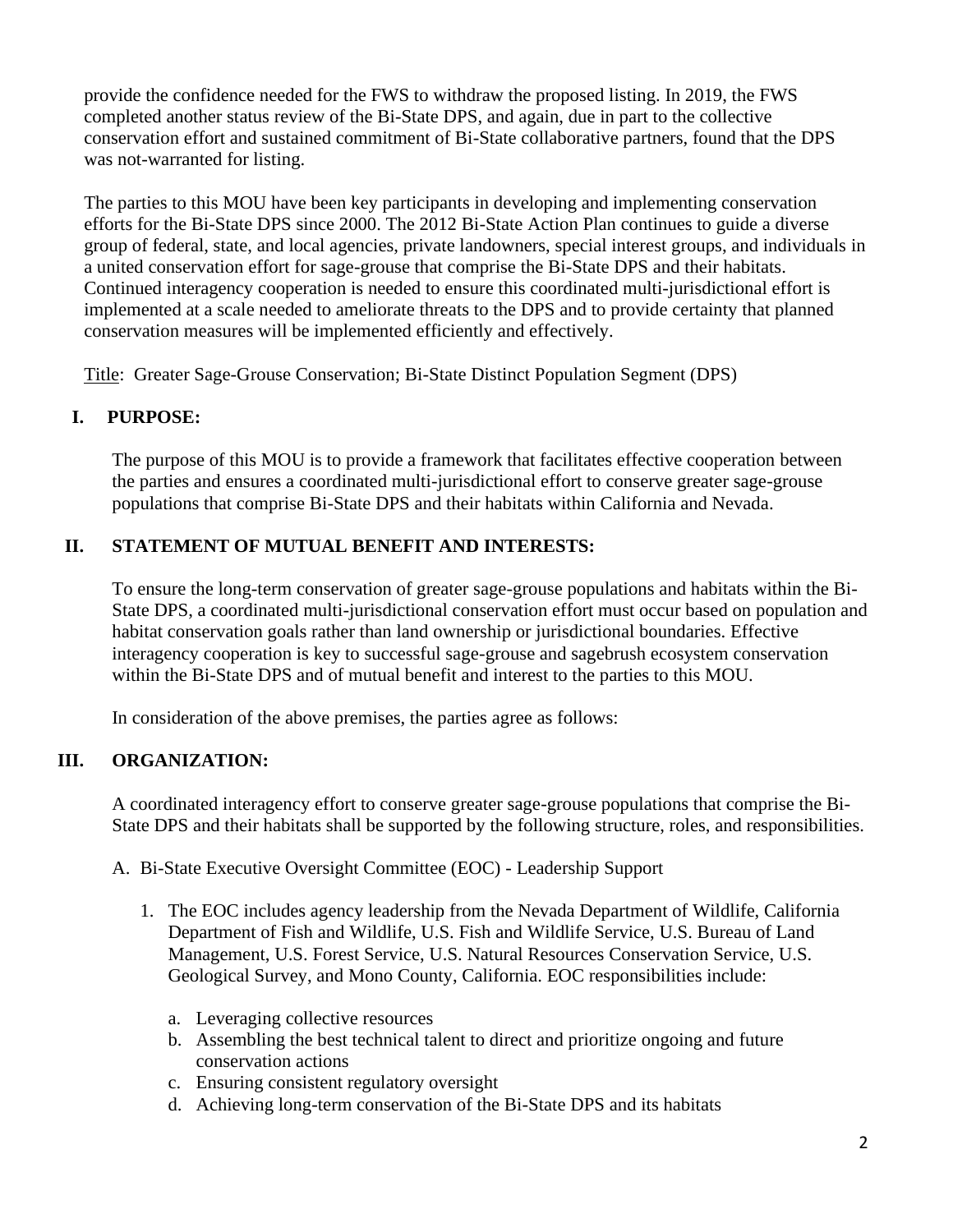- e. Ensuring a coordinated conservation effort across jurisdictional boundaries
- B. Bi-State Technical Advisory Committee (TAC) -Technical/Science Support
	- 1. The TAC includes biologists and resource staff from the Nevada Department of Wildlife, California Department of Fish and Wildlife, U.S. Fish and Wildlife Service, U.S. Bureau of Land Management, U.S. Forest Service, U.S. Natural Resources Conservation Service, and U.S. Geological Survey. TAC responsibilities include:
		- a. Providing technical expertise and data regarding greater sage-grouse populations that comprise the Bi-State DPS and their habitats
		- b. Identifying and implementing actions necessary for the long-term conservation of the greater sage-grouse populations that comprise the Bi-State DPS and their habitats
		- c. Supporting the review, update, and continued implementation of the Bi-State Action Plan
		- d. Providing technical and scientific leadership that encourages and supports collaborative conservation and continued involvement of the Local Area Working Group (LAWG)
- C. Bi-State Local Area Working Group (LAWG) -Stakeholder Support
	- 1. The role of the LAWG is to provide a forum for all interested parties to engage in Bi-State Sage-Grouse conservation and management. Participants include federal, state, and local government agencies; Native American tribes; non-profit organizations; ranchers and landowners; and the general public.
- D. Bi-State Tribal Natural Resource Committee (BTNRC) -Tribal Support
	- 1. The BTNRC is a Tribally convened and led group made up of official representatives of the Tribes in the Bi-State area, individual Tribal members, and representatives of the land and wildlife management agency units who are ex-officio members.
		- a. The mission of the BTNRC is to promote, protect, and preserve good management of lands in the Bi-State area through advocacy and education using a holistic approach
		- b. The purpose of the BTNRC is to educate and facilitate communication between Tribes and land management agencies
		- c. The BTNRC meetings are not government to government consultation and do not replace the need and responsibility of federal agencies to engage in required and meaningful consultation

## **IV. NDOW shall:**

- A. Provide leadership representation on the Bi-State Executive Oversight Committee.
- B. Provide staffing assistance and support to the Bi-State Technical Advisory Committee, the Bi- State Local Area Working Group, and the Bi-State Tribal Natural Resources Committee.
- C. Share technical expertise and data regarding greater sage-grouse populations that comprise the Bi-State DPS and their habitats.
- D. Identify and implement management actions that will provide for the long-term conservation of greater sage-grouse populations and habitats within the Bi-State DPS.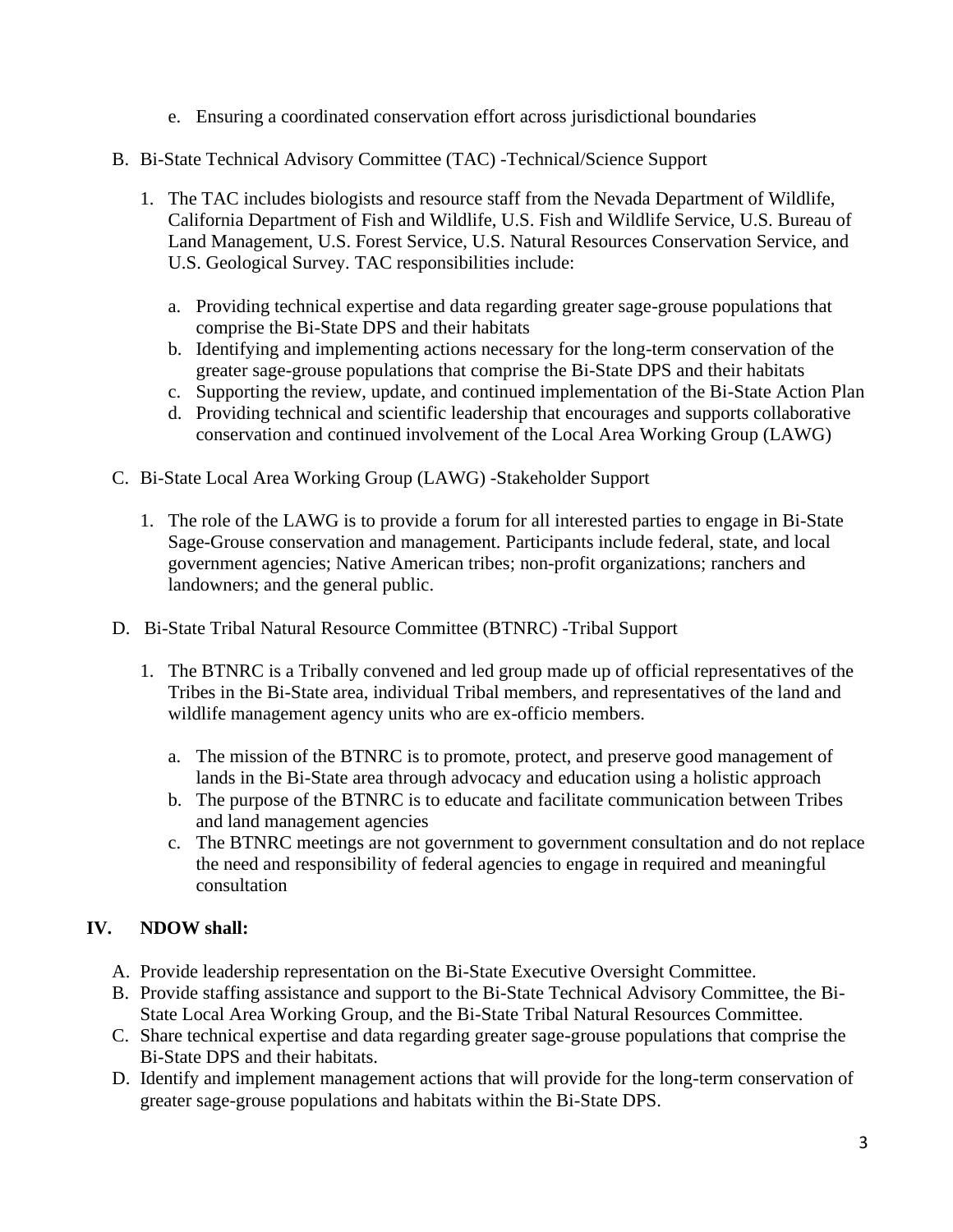# **V. CDFW shall:**

- A. Provide leadership representation on the Bi-State Executive Oversight Committee.
- B. Provide staffing assistance and support to the Bi-State Technical Advisory Committee, the Bi- State Local Area Working Group, and the Bi-State Tribal Natural Resources Committee.
- C. Share technical expertise and data regarding greater sage-grouse populations that comprise the Bi-State DPS and their habitats.
- D. Identify and implement management actions that will provide for the long-term conservation of greater sage-grouse populations that comprise the Bi-State DPS and their habitats.
- E. Support the review, update, and continued implementation of the Bi-State Action Plan.
- F. Consider the identification and implementation of greater sage-grouse conservation actions for the Bi-State DPS a CDFW priority.

# **VI. BLM shall:**

- A. Provide leadership representation for both California BLM and Nevada BLM on the Bi-State Executive Oversight Committee.
- B. Provide staffing assistance and support to the Bi-State Technical Advisory Committee, the Bi- State Local Area Working Group, and the Bi-State Tribal Natural Resources Committee.
- C. Share technical expertise and data regarding greater sage-grouse populations that comprise the Bi-State DPS and their habitats.
- D. Identify and implement management actions that will provide for the long-term conservation of greater sage-grouse populations that comprise the Bi-State DPS and their habitats on public lands.
- E. Support the review, update, and continued implementation of the Bi-State Action Plan.
- F. Implement applicable Resource Management Plan direction including amendments to conserve and protect sage-grouse habitat and populations in the Bi-State area.
- G. Consider the identification and implementation of greater sage-grouse conservation actions for the Bi-State DPS a priority for California BLM and Nevada BLM.

# **VII. FWS shall:**

- A. Provide leadership representation on the Bi-State Executive Oversight Committee.
- B. Provide staffing assistance and support to the Bi-State Technical Advisory Committee, the Bi- State Local Area Working Group, and the Bi-State Tribal Natural Resources Committee.
- C. Share technical expertise and data regarding greater sage-grouse populations that comprise the Bi-State DPS and their habitats.
- D. Identify and implement management actions that will provide for the long-term conservation of greater sage-grouse populations that comprise the Bi-State DPS and their habitats.
- E. Support the review, update, and continued implementation of the Bi-State Action Plan.
- F. Consider the identification and implementation of greater sage-grouse conservation actions for the Bi-State DPS a priority for the FWS in Region 8.

# **VIII. USGS shall:**

- A. Provide leadership representation on the Bi-State Executive Oversight Committee.
- B. Provide staffing assistance and support to the Bi-State Technical Advisory Committee and the Bi-State Local Area Working Group.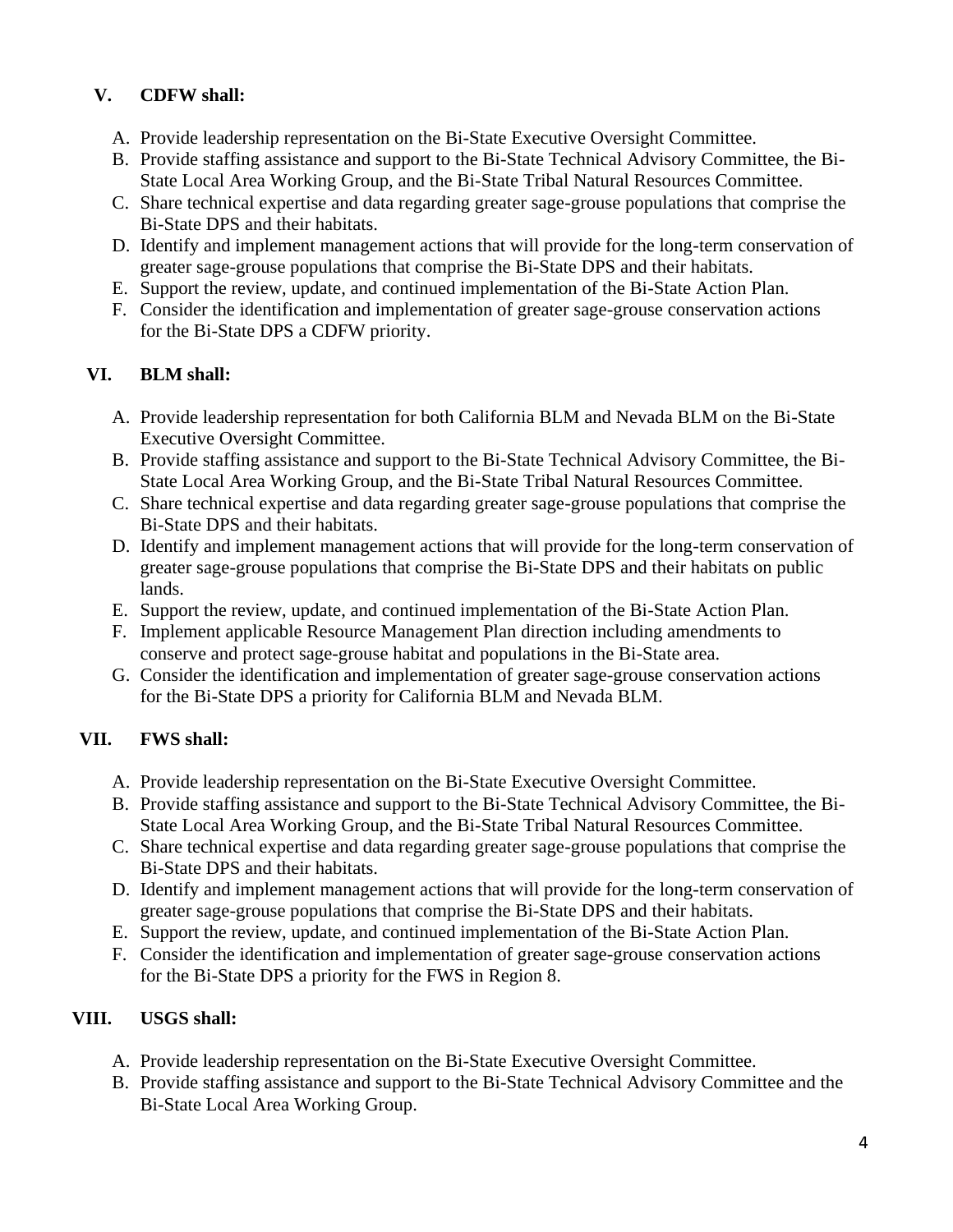- C. Serve as science advisor to the Bi-State Technical Advisory Committee.
- D. Share technical expertise and data regarding greater sage-grouse populations that comprise the Bi-State DPS and their habitats.
- E. Support the review, update, and continued implementation of the Bi-State Action Plan.
- F. Provide science to inform the identification of key conservation measures that can be used in implementing and amending, if necessary, agency land use plans and land and resource management plans.

# **IX. NRCS shall:**

- A. Provide leadership representation for both California NRCS and Nevada NRCS on the Bi-State Executive Oversight Committee.
- B. Provide staffing assistance and support to the Bi-State Technical Advisory Committee, the Bi- State Local Area Working Group, and the Bi-State Tribal Natural Resources Committee.
- C. Share technical expertise and data regarding greater sage-grouse populations that comprise the Bi-State DPS and their habitats.
- D. Identify and implement management actions that will provide for the long-term conservation of greater sage-grouse populations that comprise the Bi-State DPS and their habitats on private and public lands.
- E. Support the review, update, and continued implementation of the Bi-State Action Plan.
- F. Consider the identification and implementation of greater sage-grouse conservation actions for the Bi-State DPS a priority for California NRCS and Nevada NRCS.

# **X. The USFS shall:**

- A. Provide leadership representation for both the Humboldt-Toiyabe National Forest and Inyo National Forest on the Bi-State Executive Oversight Committee.
- B. Provide staffing assistance and support to the Bi-State Technical Advisory Committee, the Bi-State Local Area Working Group, and the Bi-State Tribal Natural Resources Committee.
- C. Share technical expertise and data regarding greater sage-grouse populations that comprise the Bi-State DPS and their habitats.
- D. Identify and implement management actions that will provide for the long-term conservation of greater sage-grouse populations that comprise the Bi-State DPS and their habitats on National Forest System lands.
- E. Support the review, update, and continued implementation of the Bi-State Action Plan.
- F. Implement applicable Land and Resource Management Plan direction including amendments to conserve and protect greater sage-grouse habitats and populations in the Bi-State area.
- G. Consider the identification and implementation of greater sage-grouse conservation actions for the Bi-State DPS a priority for the Humboldt-Toiyabe National Forest and the Inyo National Forest.

# **XI. Mono County shall:**

- A. Provide representation for Mono County on the Bi-State Executive Oversight Committee and vet with County leadership as necessary.
- B. Provide staffing assistance and support to the Bi-State Technical Advisory Committee, the Bi-State Local Area Working Group, and the Bi-State Tribal Natural Resources Committee.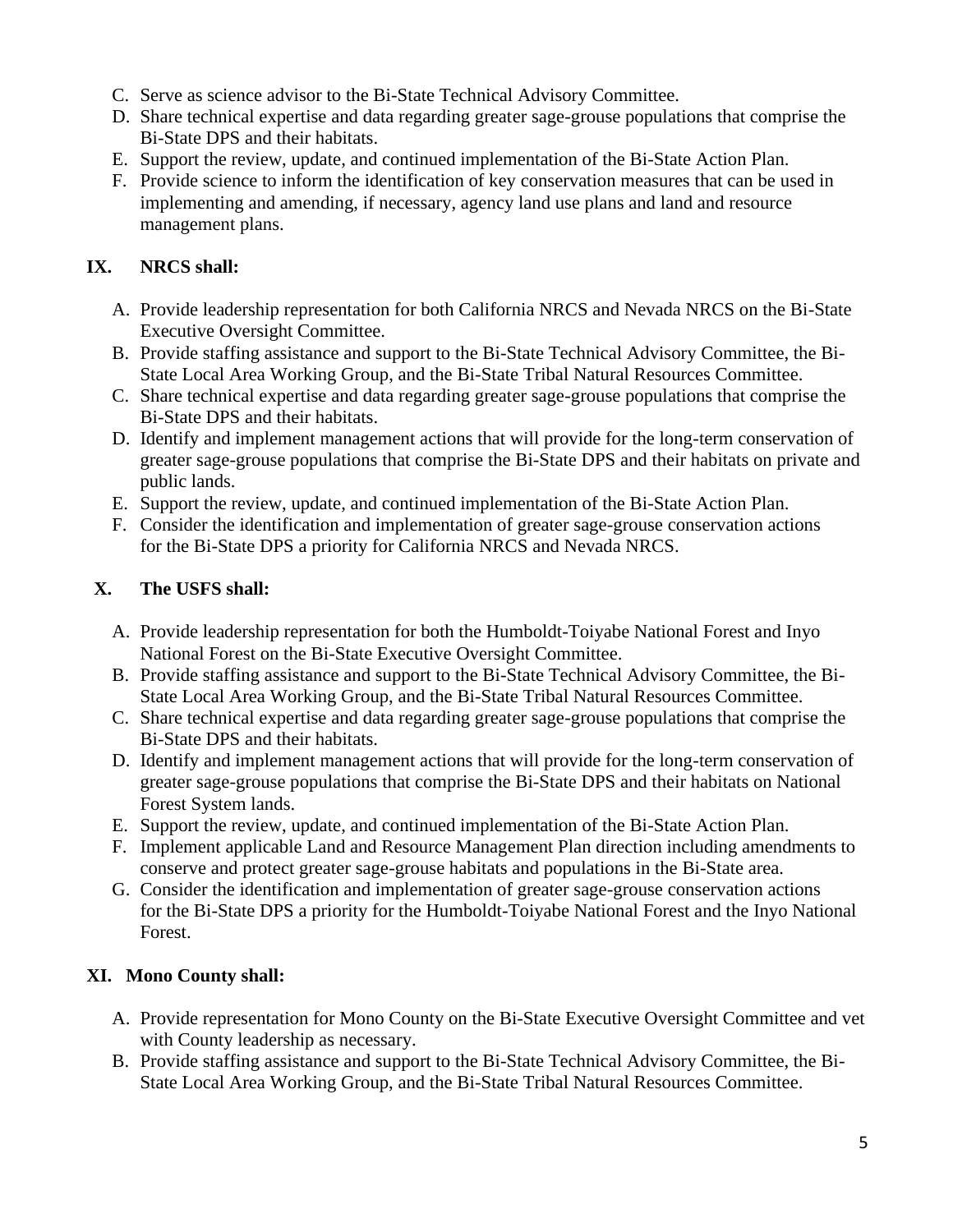- C. Collaborate with technical experts on data and resource management regarding greater sagegrouse populations and habitats, particularly within the Mono County portion of the Bi-State area.
- D. Identify and implement land use management actions that provide for the long-term conservation of greater sage-grouse populations that comprise the Bi-State DPS and their habitats on private lands within legal and jurisdictional authority of Mono County.
- E. Support the review, update, and continued implementation of the Bi-State Action Plan.
- F. Implement Mono County General Plan policies and regulations for sage-grouse conservation.
- G. Consider the identification and implementation of greater sage-grouse conservation actions for the Bi-State DPS within Mono County.

### **XII. IT IS MUTUALLY UNDERSTOOD AND AGREED BY AND BETWEEN THE PARTIES THAT:**

- A. REPRESENTATIVES. Each party shall designate representatives for the Executive Oversight Committee, Technical Advisory Committee, Local Area Working Group, and Tribal Natural Resources Committee. Primary contacts that will either serve on or coordinate with representatives on these committees shall be identified in **Attachment A** of this MOU.
- B. OVERSIGHT. The Executive Oversight Committee (EOC) shall provide direction and guidance for the Technical Advisory Committee. The EOC shall be Co-Chaired by at least one state wildlife agency representative and at least one federal land management agency representative. The NDOW and the USFS Humboldt-Toiyabe National Forest shall serve as the initial Co-Chairs. Co-Chair responsibilities may be modified by mutual consent of the parties to this MOU.
- C. ADMINISTRATIVE CONTACTS. The Administrative Contact for each party shall be identified and maintained on **Attachment B** to this MOU.
- D. NOTICES. Any communications affecting the operations covered by this agreement given by the U.S. Forest Service or cooperators is sufficient only if in writing and delivered in person, mailed, or transmitted electronically by e-mail or fax, as follows:

To the U.S. Forest Service Program Manager, at the address specified in the MOU.

To cooperators, at cooperator's address shown in the MOU or such other address designated within the MOU.

Notices are effective when delivered in accordance with this provision, or on the effective date of the notice, whichever is later.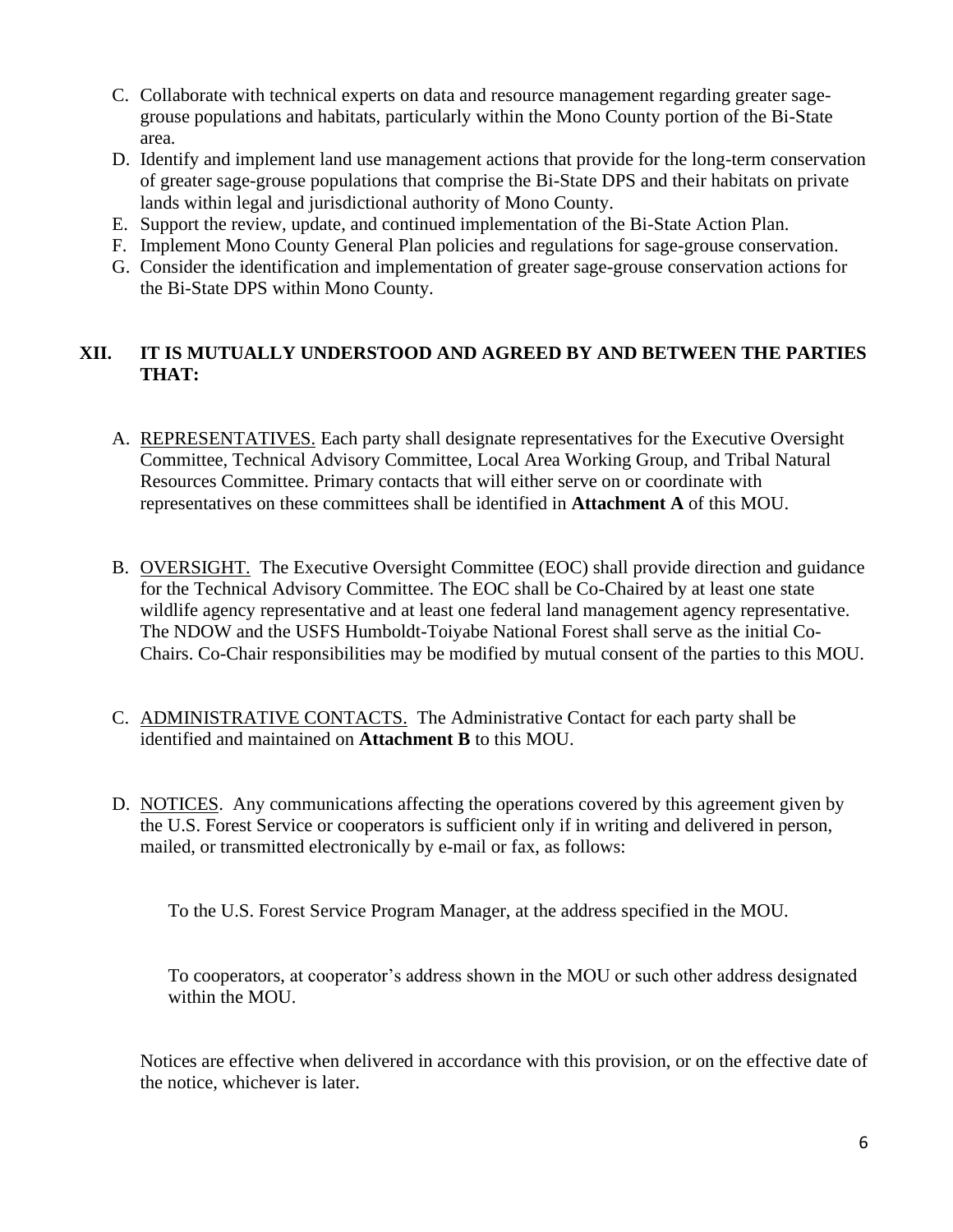- E. PARTICIPATION IN SIMILAR ACTIVITIES. This MOU in no way restricts the U.S. Forest Service or cooperators from participating in similar activities with other public or private agencies, organizations, and individuals.
- F. ENDORSEMENT. Any of cooperator's contributions made under this MOU do not by direct reference or implication convey U.S. Forest Service endorsement of cooperator's products or activities by the other parties to this agreement.
- G. NONBINDING AGREEMENT. This MOU creates no right, benefit, or trust responsibility, substantive or procedural, enforceable by law or equity. The parties shall manage their respective resources and activities in a separate, coordinated and mutually beneficial manner to meet the purpose(s) of this MOU. Nothing in this MOU authorizes any of the parties to obligate or transfer anything of value.

Specific, prospective projects or activities that involve the transfer of funds, services, property, and/or anything of value to a party requires the execution of separate agreements and are contingent upon numerous factors, including, as applicable, but not limited to: agency availability of appropriated funds and other resources; cooperator availability of funds and other resources; agency and cooperator administrative and legal requirements (including agency authorization by statute); etc. This MOU neither provides, nor meets these criteria. If the parties elect to enter into an obligation agreement that involves the transfer of funds, services, property, and/or anything of value to a party, then the applicable criteria must be met. Additionally, under a prospective agreement, each party operates under its own laws, regulations, and/or policies, and any Forest Service obligation is subject to the availability of appropriated funds and other resources. The negotiation, execution, and administration of these prospective agreements must comply with all applicable law.

Nothing in this MOU is intended to alter, limit, or expand the agencies' statutory and regulatory authority.

- H. USE OF U.S. FOREST SERVICE INSIGNIA. In order for any party to use the U.S. Forest Service insignia on any published media, such as a Web page, printed publication, or audiovisual production, permission must be granted from the U.S. Forest Service's Office of Communications. A written request must be submitted, and approval granted in writing by the Office of Communications (Washington Office) prior to use of the insignia.
- I. MEMBERS OF U.S. CONGRESS. Pursuant to 41 U.S.C. 22, no U.S. member of, or U.S. delegate to, Congress shall be admitted to any share or part of this agreement, or benefits that may arise therefrom, either directly or indirectly.
- J. FREEDOM OF INFORMATION ACT (FOIA). Public access to MOU or agreement records must not be limited, except when such records must be kept confidential and would have been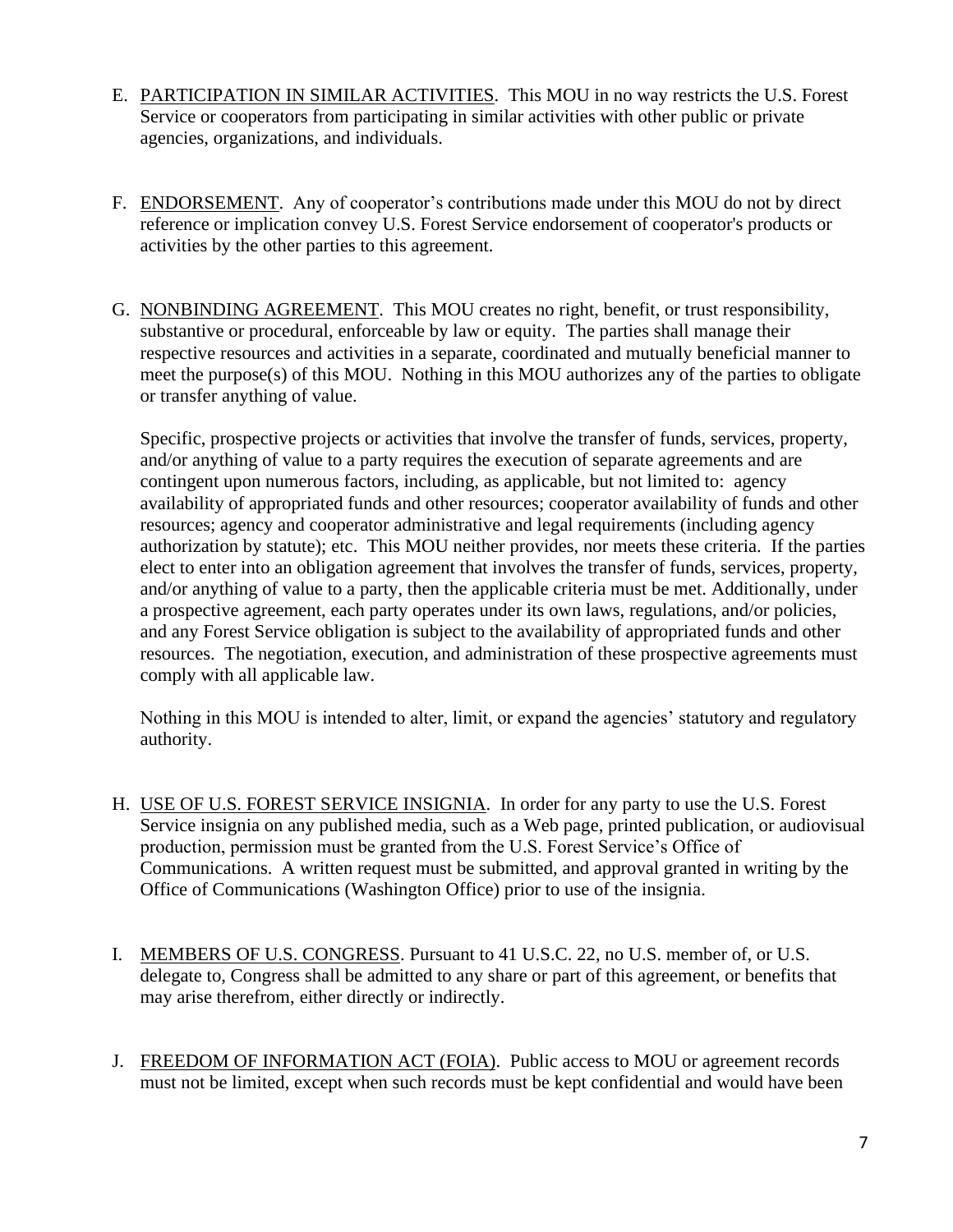exempted from disclosure pursuant to Freedom of Information regulations (5 U.S.C. 552).

- K. TEXT MESSAGING WHILE DRIVING. In accordance with Executive Order (EO) 13513, "Federal Leadership on Reducing Text Messaging While Driving," any and all text messaging by Federal employees is banned: a) while driving a Government owned vehicle (GOV) or driving a privately owned vehicle (POV) while on official Government business; or b) using any electronic equipment supplied by the Government when driving any vehicle at any time. All cooperators, their employees, volunteers, and contractors are encouraged to adopt and enforce policies that ban text messaging when driving company owned, leased or rented vehicles, POVs or GOVs when driving while on official Government business or when performing any work for or on behalf of the Government.
- L. U.S. FOREST SERVICE ACKNOWLEDGED IN PUBLICATIONS, AUDIOVISUALS AND ELECTRONIC MEDIA. Contractors shall acknowledge U.S. Forest Service support in any publications, audiovisuals, and electronic media developed as a result of this MOU.
- M. NONDISCRIMINATION STATEMENT PRINTED, ELECTRONIC, OR AUDIOVISUAL MATERIAL. Contractors shall include the following statement, in full, in any printed, audiovisual material, or electronic media for public distribution developed or printed with any Federal funding.

*In accordance with Federal law and U.S. Department of Agriculture policy, this institution is prohibited from discriminating on the basis of race, color, national origin, sex, age, or disability. (Not all prohibited bases apply to all programs.)*

**To file a complaint of discrimination, write USDA, Director, Office of Civil Rights, Room 326-W, Whitten Building, 1400 Independence Avenue, SW, Washington, DC 20250-9410 or call (202) 720-5964 (voice and TDD). USDA is an equal opportunity provider and employer.**

If the material is too small to permit the full statement to be included, the material must, at minimum, include the following statement, in print size no smaller than the text:

### *This institution is an equal opportunity provider.*

N. TERMINATION. Any of the parties, in writing, may terminate this MOU in whole, or in part, at any time before the date of expiration.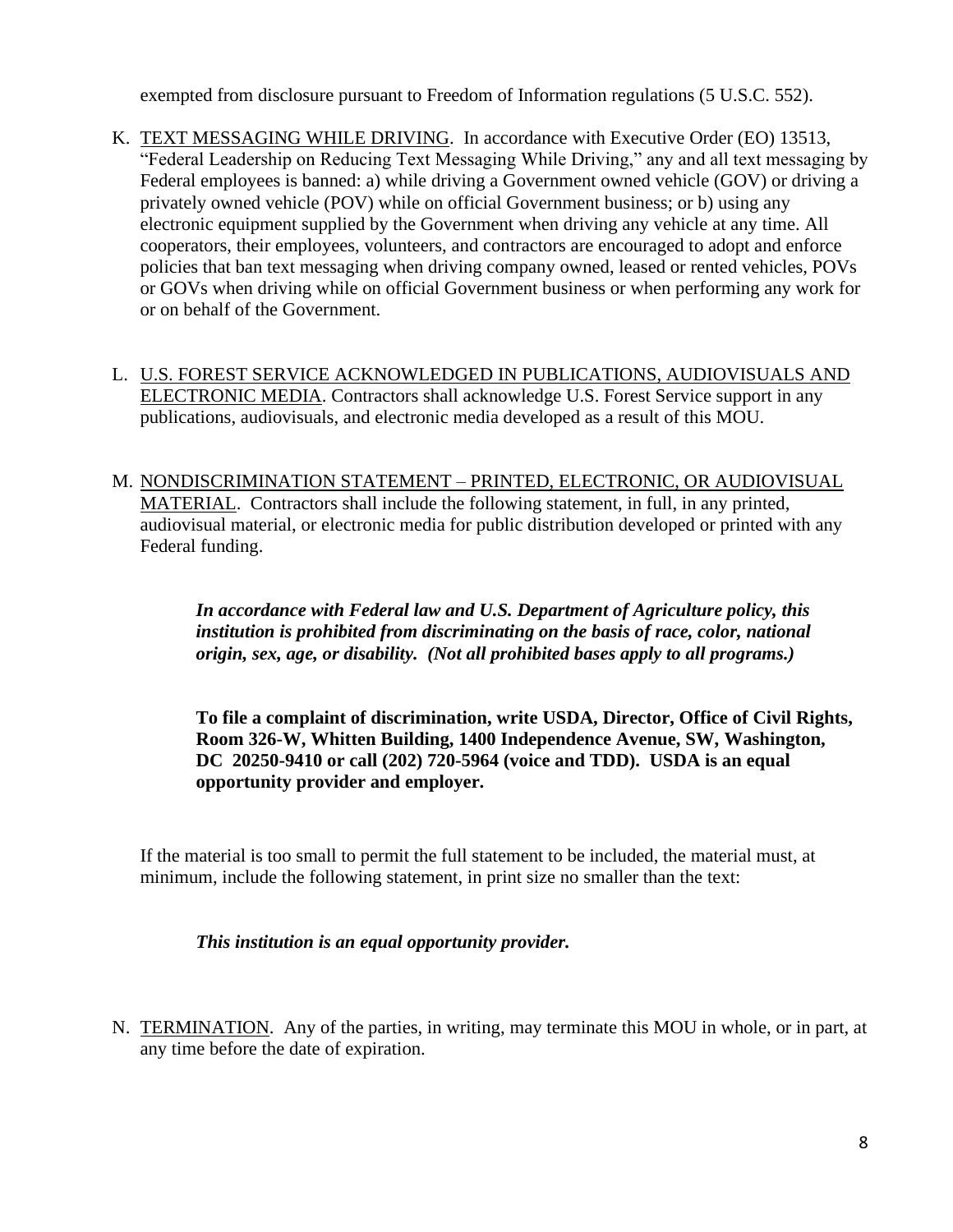- O. DEBARMENT AND SUSPENSION. Cooperators shall immediately inform the U.S. Forest Service if they or any of their principals are presently excluded, debarred, or suspended from entering into covered transactions with the federal government according to the terms of 2 CFR Part 180. Additionally, should cooperators or any of their principals receive a transmittal letter or other official Federal notice of debarment or suspension, then they shall notify the U.S. Forest Service without undue delay. This applies whether the exclusion, debarment, or suspension is voluntary or involuntary.
- P. MODIFICATIONS. Modifications within the scope of this MOU must be made by mutual consent of the parties, by the issuance of a written modification signed and dated by all properly authorized, signatory officials, prior to any changes being performed. Requests for modification should be made, in writing, at least 30 days prior to implementation of the requested change.
- Q. COMMENCEMENT/EXPIRATION DATE. This MOU is executed as of the date of the last signature and is effective through May 1, 2026 at which time it will expire.
- R. AUTHORIZED REPRESENTATIVES. By signature below, each party certifies that the individuals listed in this document as representatives of the individual parties are authorized to act in their respective areas for matters related to this MOU.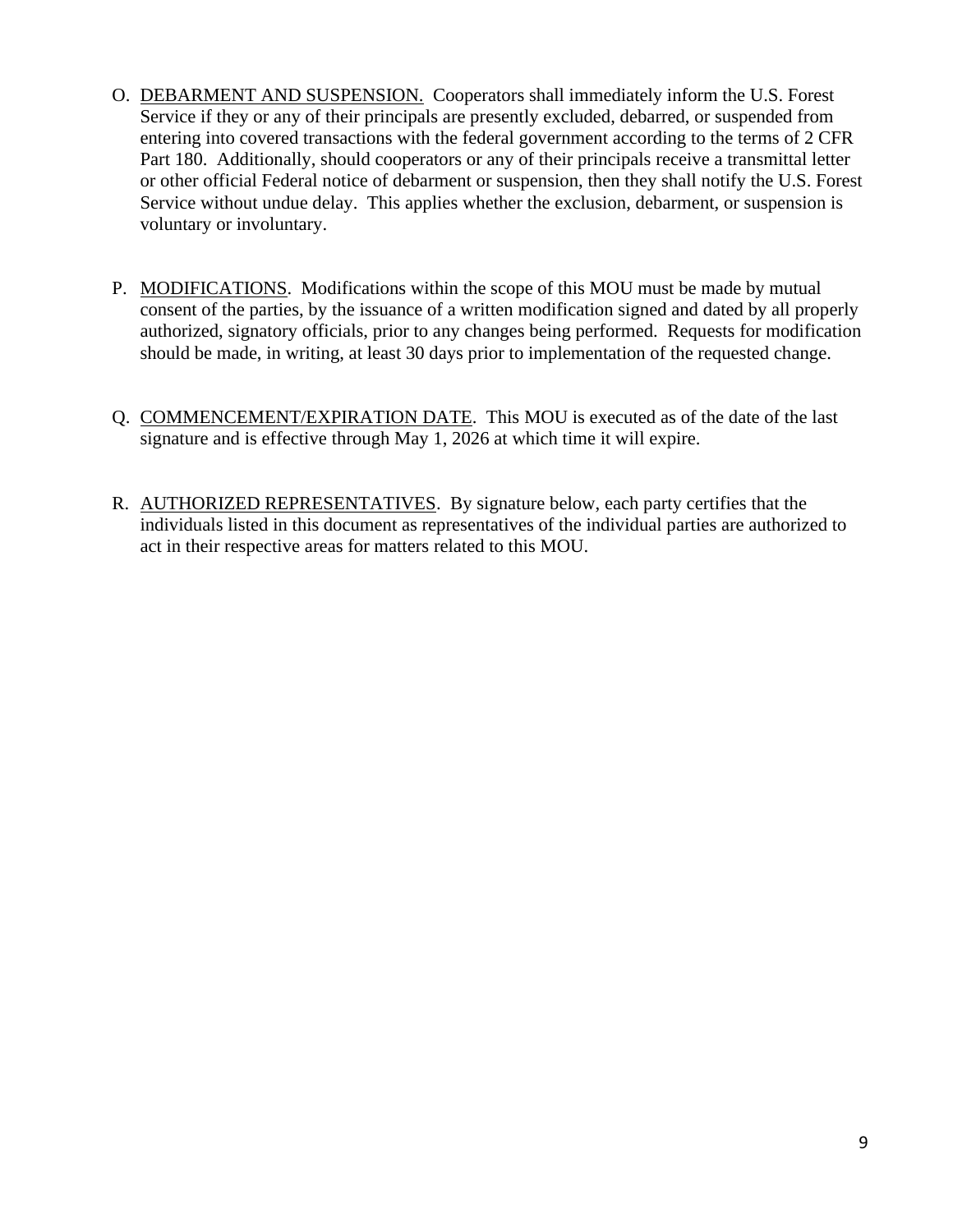In witness whereof, the parties hereto have executed this MOU as of the last date written below.

| TONY WASLEY, Director, NDOW                                        | Date |
|--------------------------------------------------------------------|------|
| CHUCK BONHAM Director, CDFW                                        | Date |
| KAREN MOURITSEN, California State Director, BLM                    | Date |
| JON RABY, Nevada State Director, BLM                               | Date |
| MARC JACKSON, Field Supervisor, Reno Field Office, FWS             | Date |
| KEITH MILES, WERC Director, USGS                                   | Date |
| CARLOS SUAREZ, California State Conservationist, NRCS              | Date |
| RAY DOTSON, Nevada State Conservationist, NRCS                     | Date |
| WILLIAM A. DUNKELBERGER, Forest Supervisor,<br>Humboldt-Toiyabe NF | Date |
| LESLEY YEN, Forest Supervisor, Inyo NF                             | Date |
| JENNIFER KREITZ, Mono County Board Chair                           | Date |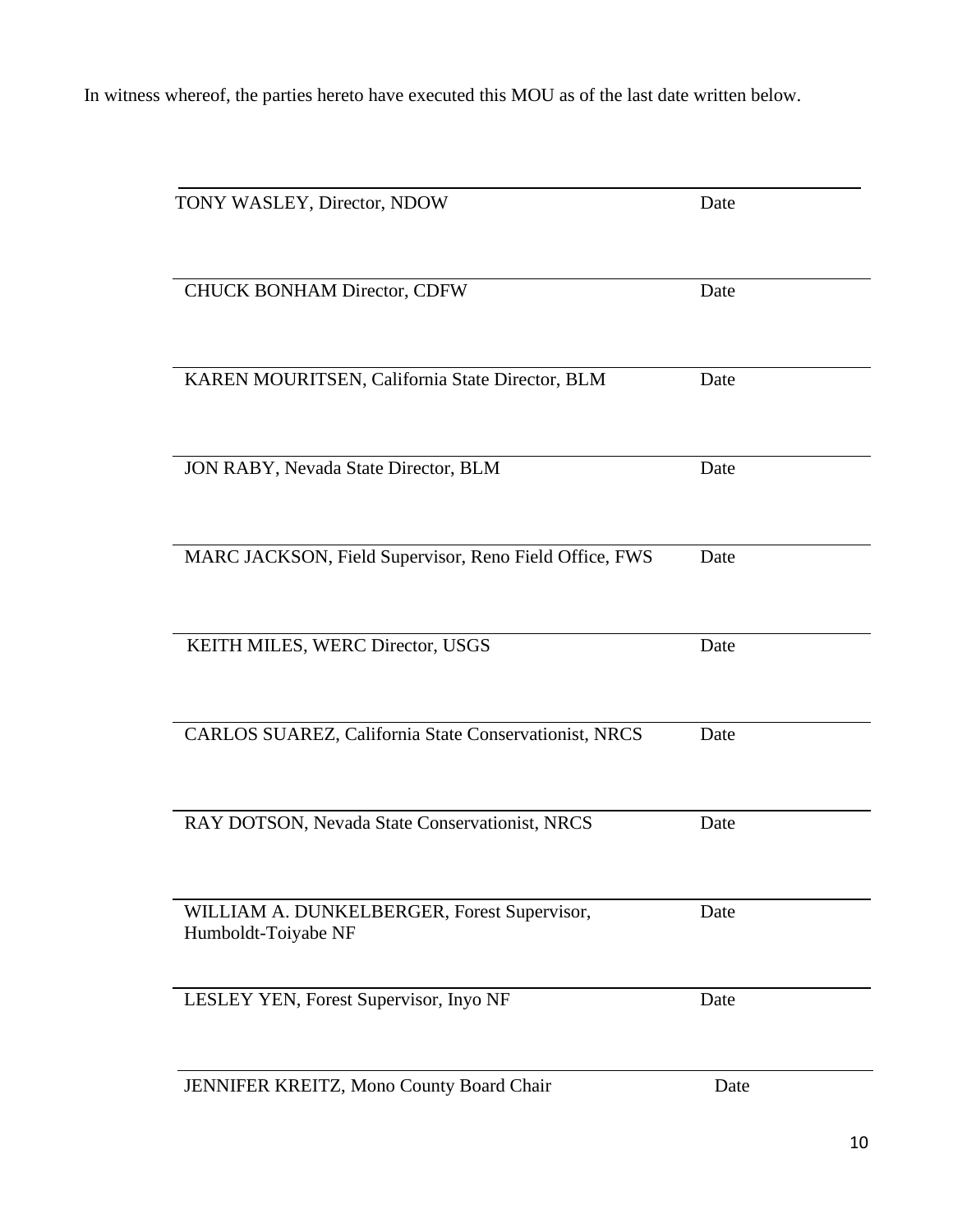The authority and format of this instrument (enter agreement # **)** has been reviewed and approved for signature.

\_\_\_\_\_\_\_\_\_\_\_\_\_\_\_\_\_\_\_\_\_\_\_\_\_\_\_\_\_\_\_\_\_\_\_\_\_\_\_\_\_\_\_\_\_\_\_\_\_\_\_\_\_\_\_\_\_\_\_\_\_\_

\_\_\_\_\_\_\_\_\_\_\_\_\_\_\_\_\_\_\_\_\_\_\_\_\_\_\_\_\_\_\_\_\_\_\_\_\_\_\_\_\_\_\_\_\_\_\_\_\_\_\_\_\_\_\_\_\_\_\_\_\_\_

Kevin Neely, Grants and Agreements Specialist Date Humboldt-Toiyabe NF

, Grants and Agreements Specialist Date Inyo NF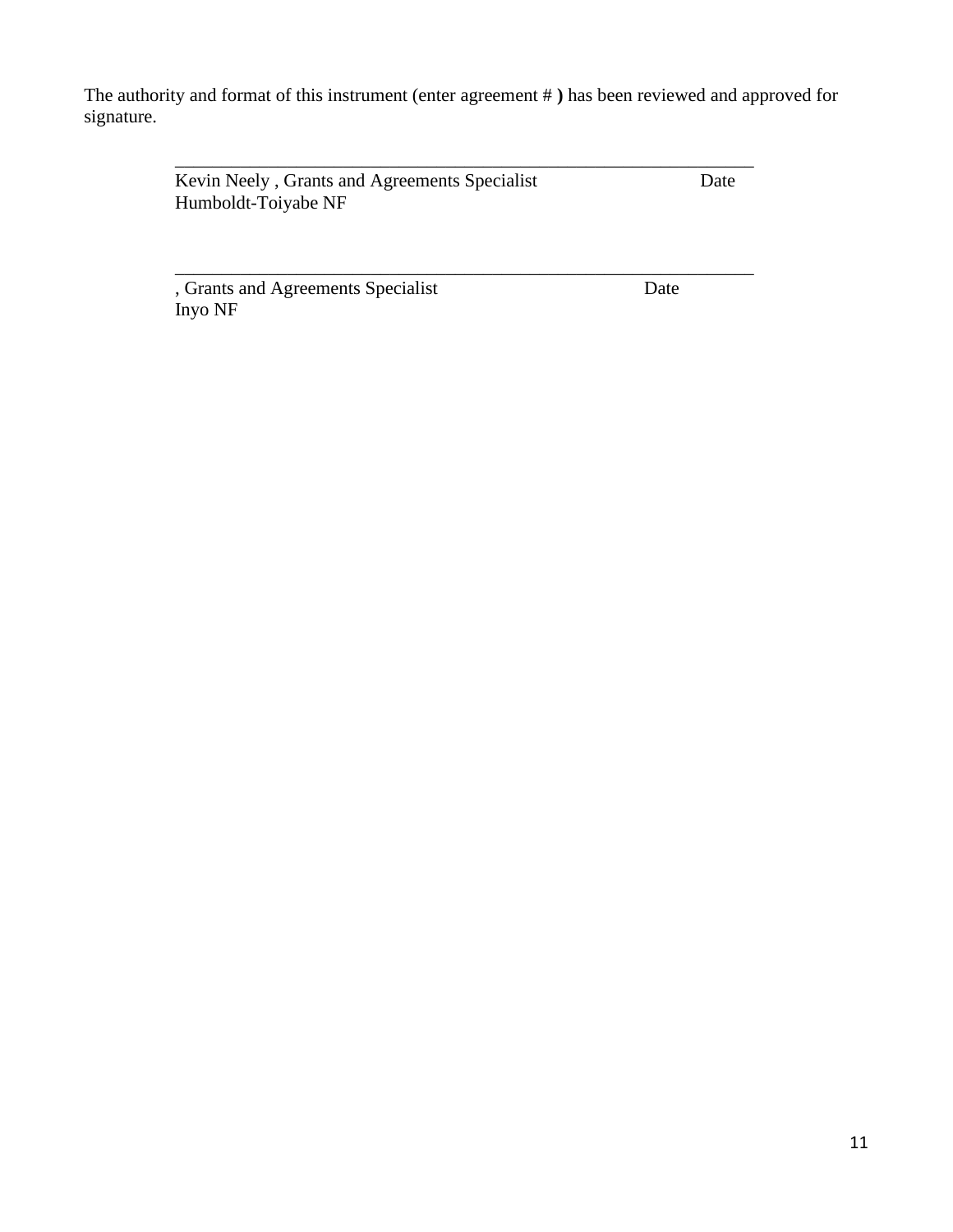### Bi-State Sage-Grouse MOU Attachment A (**ENTER AGREEMENT #)** Primary Contacts

#### Nevada Department of Wildlife

| Name:    | Shawn Espinosa                        |
|----------|---------------------------------------|
| Address: | 6980 Sierra Center Parkway, Suite 120 |
|          | Reno NV 89511                         |
| Phone:   | $(775)$ 688-1523                      |
| Email:   | sespinosa@ndow.org                    |

### California Department of Fish and Wildlife

| Name:    | <b>Scott Gardner</b>          |
|----------|-------------------------------|
| Address: | 1010 Riverside Drive          |
|          | West Sacramento, CA 95605     |
| Phone:   | $(916) 801 - 6257$            |
| Email:   | scott.gardner@wildlife.ca.gov |

| Name:    | Katherine Miller                 |
|----------|----------------------------------|
| Address: | 1010 Riverside Drive             |
|          | West Sacramento, CA 95605        |
| Phone    | $(916)$ 373-8817                 |
| Email:   | katherine.miller@wildlife.ca.gov |
|          |                                  |

# Bureau of Land Management – California

| Name:    | <b>Steven Nelson</b>     |
|----------|--------------------------|
| Address: | 351 Pacu Lane, Suite 100 |
|          | Bishop, CA 93514         |
| Phone:   | $(760)$ 872-5011         |
| Email:   | snelson@blm.gov          |

# Bureau of Land Management – Nevada

| Name:    | Alan Shepard         |
|----------|----------------------|
| Address: | 1340 Financial Blvd. |
|          | Reno, NV 89502       |
| Phone:   | $(775)$ 861-6767     |
| Email:   | asheper@blm.gov      |

### Fish and Wildlife Service

| Name:    | Marc Jackson                    |
|----------|---------------------------------|
| Address: | 1340 Financial Blvd., Suite 234 |
|          | Reno, NV 89502                  |
| Phone:   | (775)                           |
| Email:   | marc_jackson@fws.gov            |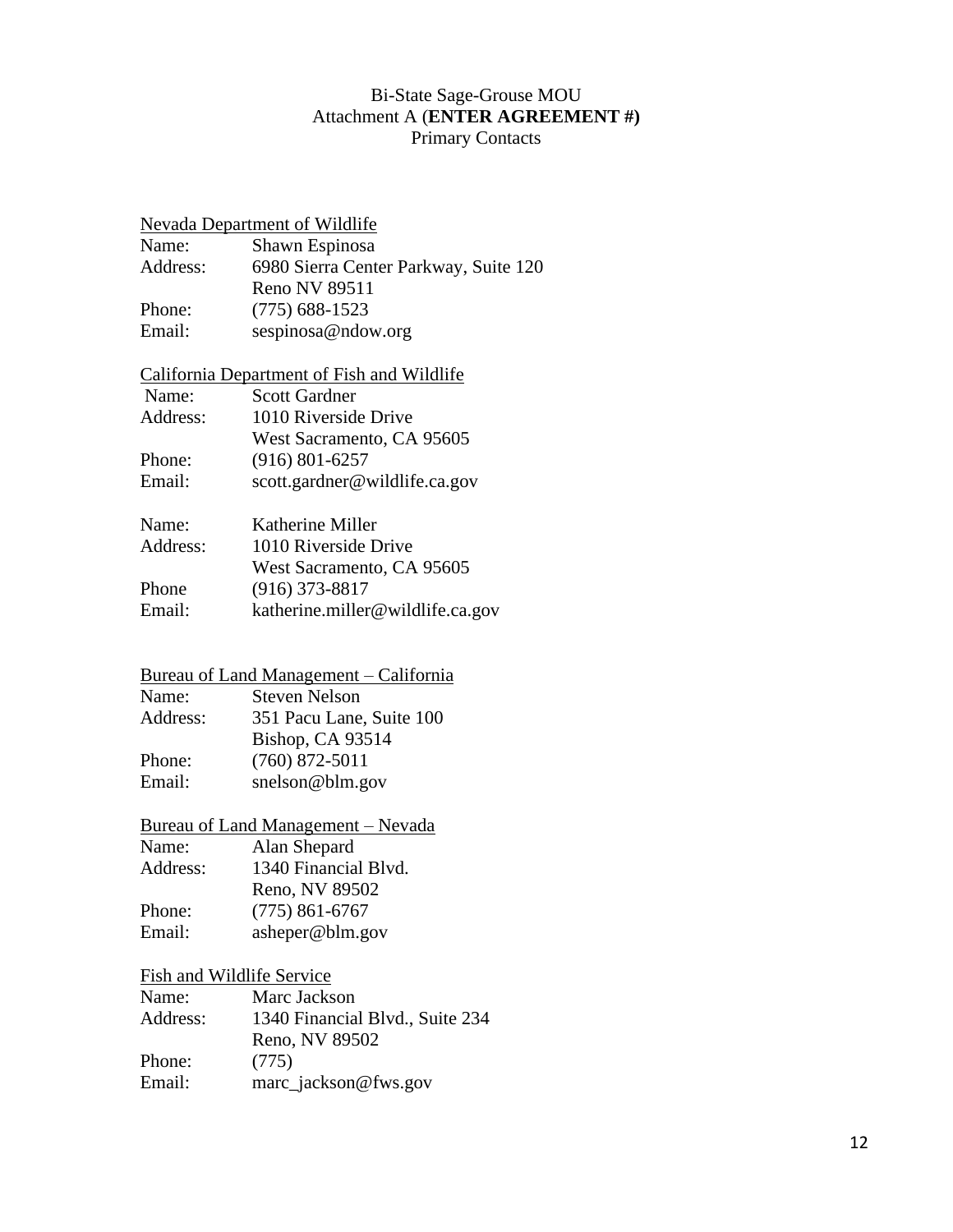### Bi-State Sage-Grouse MOU Attachment A (**ENTER AGREEMENT #)** Primary Contacts

### U.S. Geological Survey

| Name:    | Pete Coates          |
|----------|----------------------|
| Address: | 6924 Tremont Road    |
|          | Dixon, CA 95620-9648 |
| Phone:   | $(530)$ 669-5073     |
| Email:   | pcoates @ usgs.gov   |

#### Natural Resources Conservation Service – California Name: Thomas Moore<br>Address: 430 G. Street. #4 430 G. Street, #4164

|        | Davis, CA 95694          |
|--------|--------------------------|
| Phone: | $(530)$ 792-5652         |
| Email: | thomas.moore@ca.usda.gov |

#### Natural Resources Conservation Service – Nevada

| <b>Ray Dotson</b>         |
|---------------------------|
| 1365 Corporate Blvd.      |
| Reno, NV 89502            |
| $(775)$ 857-8500 ext. 102 |
| ray.dotson@nv.usda.gov    |
|                           |

## Inyo National Forest

| Name:    | Lesley Yen               |
|----------|--------------------------|
| Address: | 351 Pacu Lane, Suite 200 |
|          | Bishop, CA 93514         |
| Phone:   | (760)                    |
| Email:   | lesley.yen@usda.gov      |

| Name:    | Nathan Sill              |
|----------|--------------------------|
| Address: | 351 Pacu Lane, Suite 200 |
|          | Bishop, CA 93514         |
| Phone:   | (760)                    |
| Email:   | nathan.sill@usda.gov     |

## Humboldt-Toiyabe National Forest

| Kris Boatner             |
|--------------------------|
| 1200 Franklin Way        |
| Sparks, NV 89431         |
| $(775)$ 355-5386         |
| kristie.boatner@usda.gov |
|                          |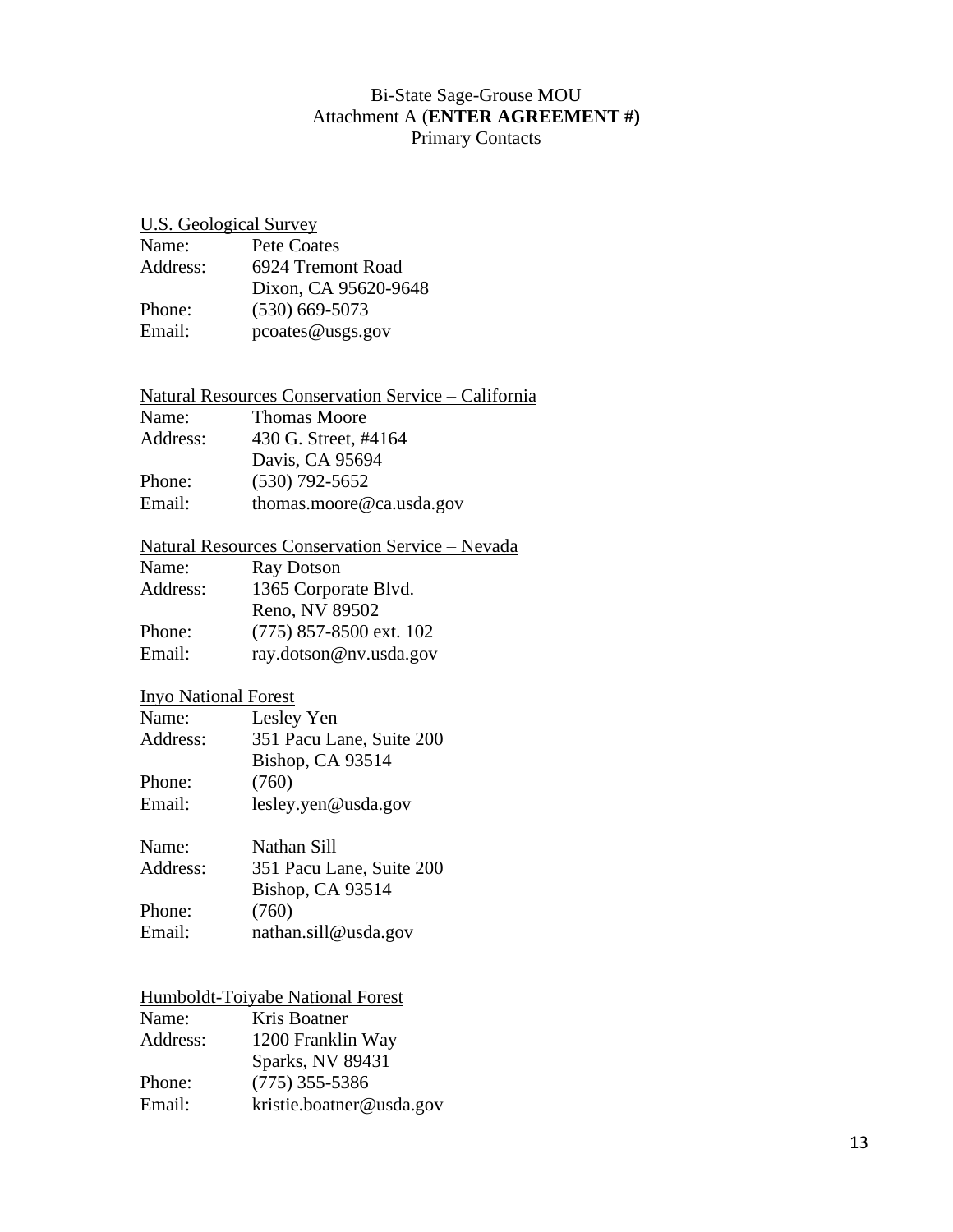| <b>Mono County</b> |                         |
|--------------------|-------------------------|
| Name:              | Wendy Sugimura          |
| Address:           | 437 Old Mammoth Rd      |
|                    | Mammoth Lakes, CA 93546 |
| Phone:             | $(760)$ 924-1814        |
| Email:             | wsugimura@mono.ca.gov   |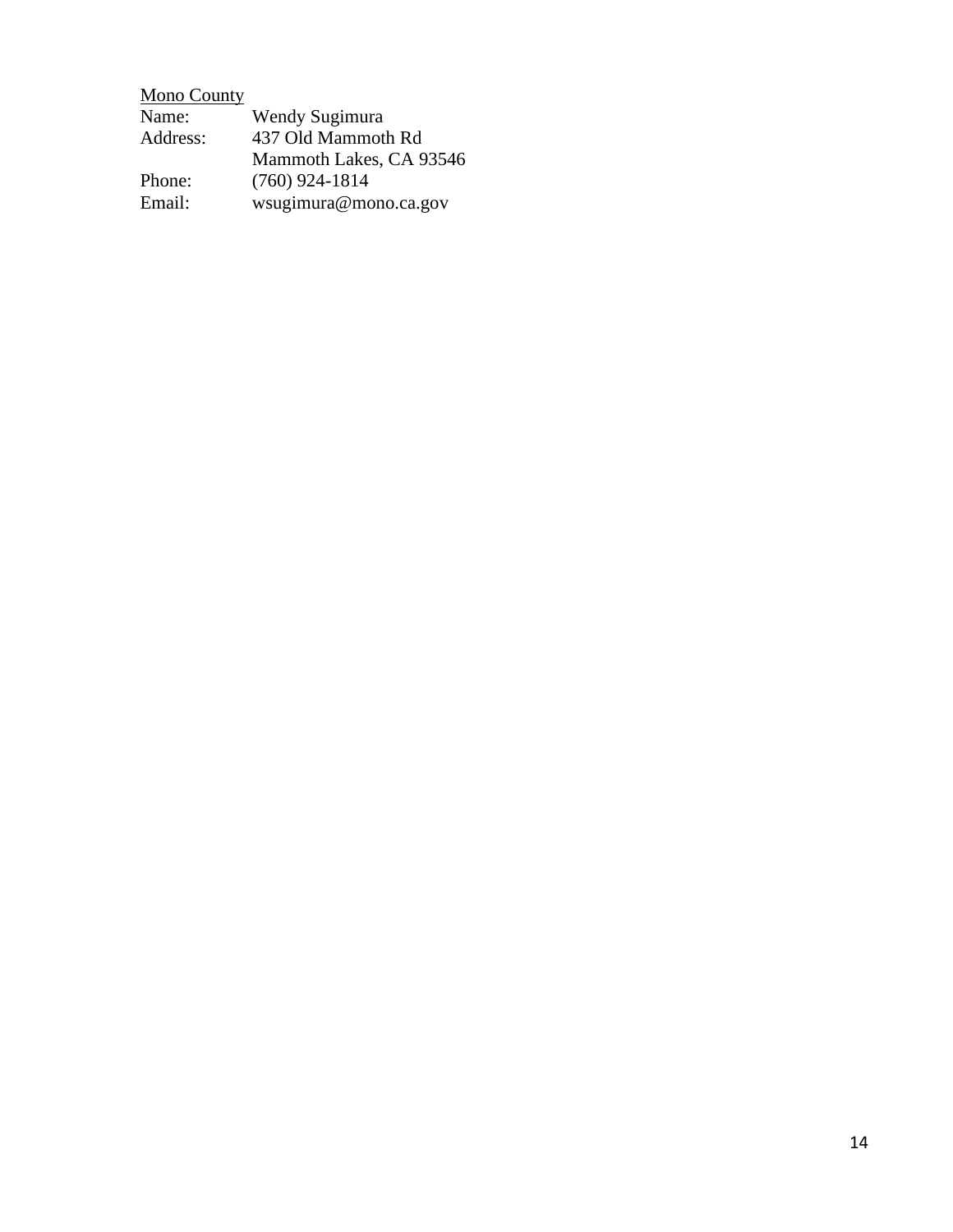#### Bi-State Sage-Grouse MOU **Attachment B** (**ENTER AGREEMENT #)** Administrative Contacts

#### Nevada Department of Wildlife

| Name:    |                                       |
|----------|---------------------------------------|
| Address: | 6980 Sierra Center Parkway, Suite 120 |
|          | Reno NV 89511                         |
| Phone:   | $(775)$ 688-1500                      |
| Email:   |                                       |

### California Department of Fish and Wildlife

| Name:    | Sarah Edmonds                 |
|----------|-------------------------------|
| Address: | 1010 Riverside Drive          |
|          | West Sacramento, CA 95605     |
| Phone:   | $(916)$ 373-6617              |
| Email:   | sarah.edmonds@wildlife.ca.gov |
|          |                               |

#### Bureau of Land Management – California

| Name: | Jenny Cheuvront |
|-------|-----------------|
|-------|-----------------|

Address: 351 Pacu Lane, Suite 100 Bishop, CA 93514 Phone: (760) 872-5002 Email: jcheuvro@blm.gov

## Bureau of Land Management – Nevada

| Name:    | David Appold         |
|----------|----------------------|
| Address: | 1340 Financial Blvd. |
|          | Reno, NV 89502       |
| Phone:   | $(775) 861 - 6417$   |
| Email:   | dappold@blm.gov      |

## Fish and Wildlife Service

| Name:    | Mark Fabes                      |
|----------|---------------------------------|
| Address: | 1340 Financial Blvd., Suite 234 |
|          | Reno, NV 89502                  |
| Phone:   | $(775)$ 861-6389                |
| Email:   | mark_fabes@fws.gov              |

#### U.S. Geological Survey

| Name:    | Tina Palmer, Administrative Officer |
|----------|-------------------------------------|
| Address: | 3020 State University Drive         |
|          | Modoc Hall, Suite 4004              |
|          | Sacramento, CA 95819                |
| Phone:   | $(916)$ 278-9488                    |
| Email:   | tpalmer@usgs.gov                    |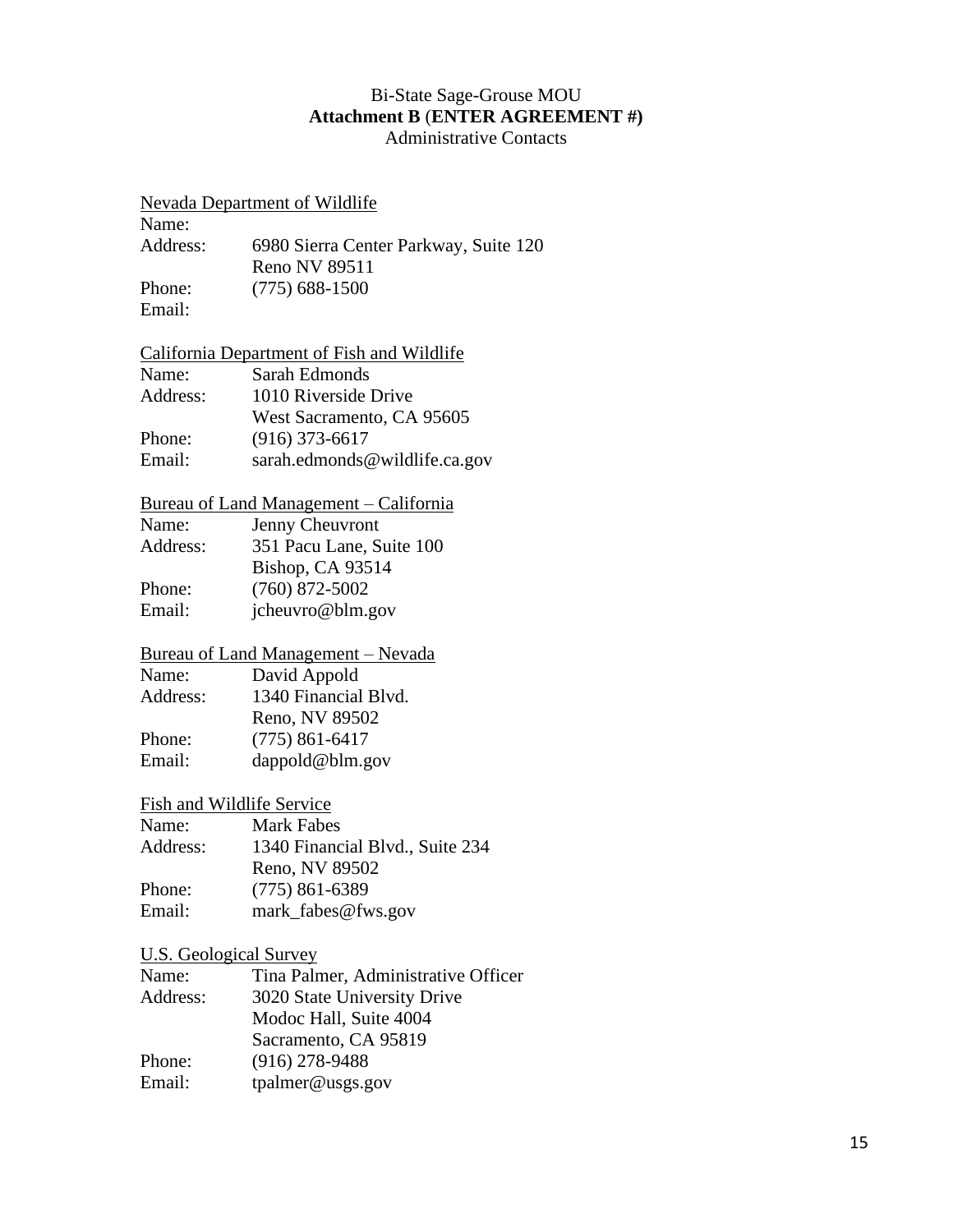#### Bi-State Sage-Grouse MOU **Attachment B** (**ENTER AGREEMENT #)** Administrative Contacts

### Natural Resources Conservation Service – California Name: Thomas Moore Address: 430 G. Street, #4164 Davis, CA 95694

Phone: (530) 792-5652 Email: Thomas.moore@ca.usda.gov

## Natural Resources Conservation Service – Nevada

| Julie Malvitz             |
|---------------------------|
| 1365 Corporate Blvd.      |
| Reno, NV 89502            |
| $(775)$ 857-8500 ext. 140 |
| Julie.malvitz@nv.usda.gov |
|                           |

## Inyo National Forest

Name:

| Address: | 351 Pacu, Suite 200 |
|----------|---------------------|
|          | Bishop, CA 93514    |
| Phone:   | $(760)$ 873-2450    |
| Email:   |                     |

### Humboldt-Toiyabe National Forest

| Kevin Neely         |
|---------------------|
| 1200 Franklin Way   |
| Reno, NV 89413      |
| $(208)$ 373-4289    |
| kevinneely@usda.gov |
|                     |

### Mono County

| Name:    | Wendy Sugimura          |
|----------|-------------------------|
| Address: | 437 Old Mammoth Rd      |
|          | Mammoth Lakes, CA 93546 |
| Phone:   | $(760)$ 924-1814        |
| Email:   | wsugimura@mono.ca.gov   |